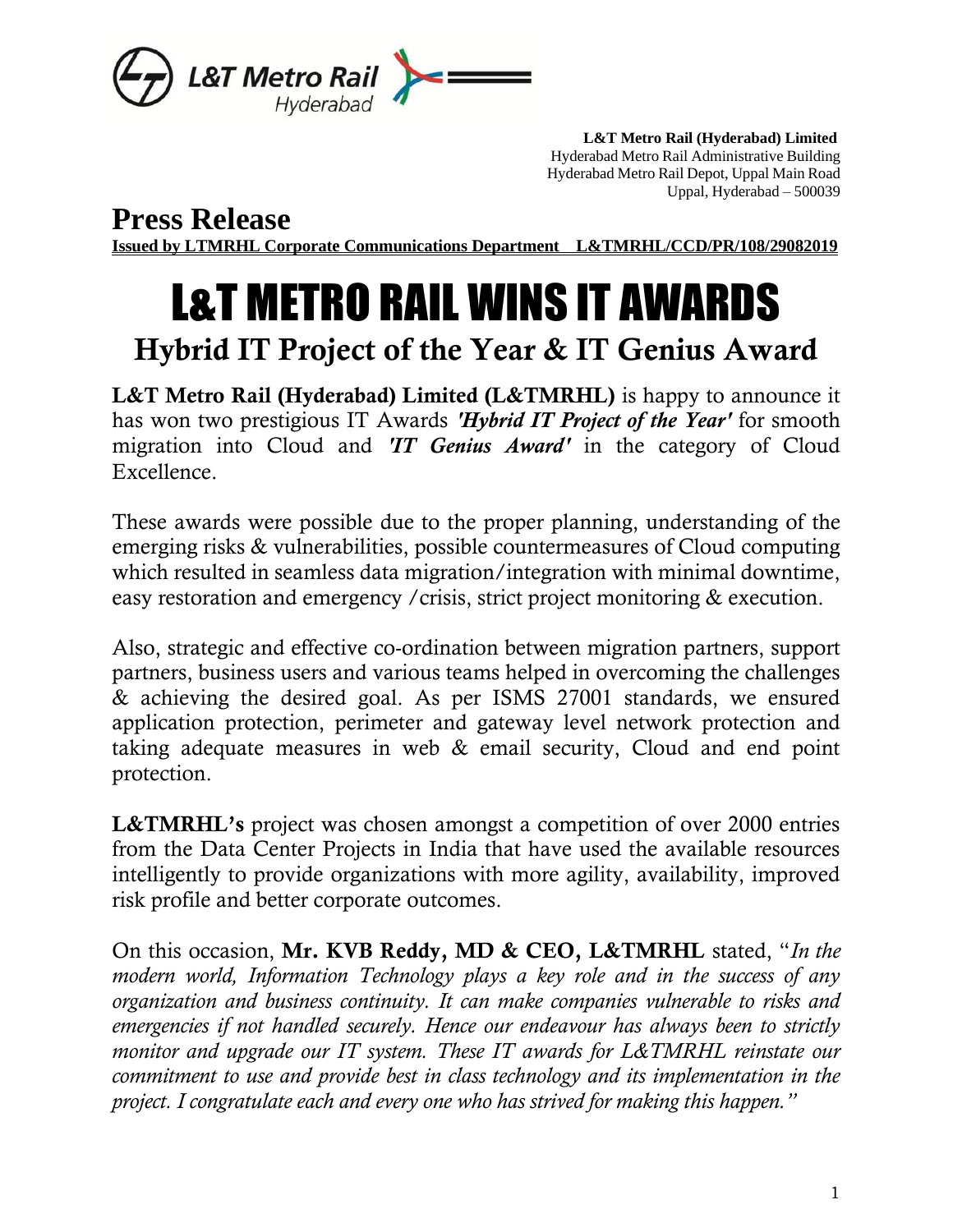Mr. Anirban Sinha, Head, Enterprise IT, L&TMRHL was felicitated in the 3rd edition of IT Genius Awards Ceremony with the prestigious 'IT Genius Award' in the category of 'Cloud Excellence' for its Hybrid IT Project at the 7th edition of CIO CROWN 2019 instituted by Core Media. Anirban received the prestigious award in the midst of an august gathering of top CIO's of the Country at a glittering ceremony recently in Mumbai. The IT Genius Awards are awarded to those who have done path-breaking innovations that are ingenious in nature and thereby bringing immense value to their enterprise. The awards recognize ICT leaders who have implemented transformational, critical and disruptive projects with revolutionary impact.

DCD – Data Centre Dynamics is a global B2B events and media company, delivering unmatched insight and networking, to help the professionals driving the data center scale IT infrastructure sector to make better strategic and operational decisions.

CORE Media (Centre of Recognition & Excellence) is a multi-platform new age niche media company that owns and operates proprietary marketing events, account-based marketing (ABM) solutions and digital platforms with a focus on ICT Enterprises, the CIO Community and Technology Start-up's.



Award Plaque